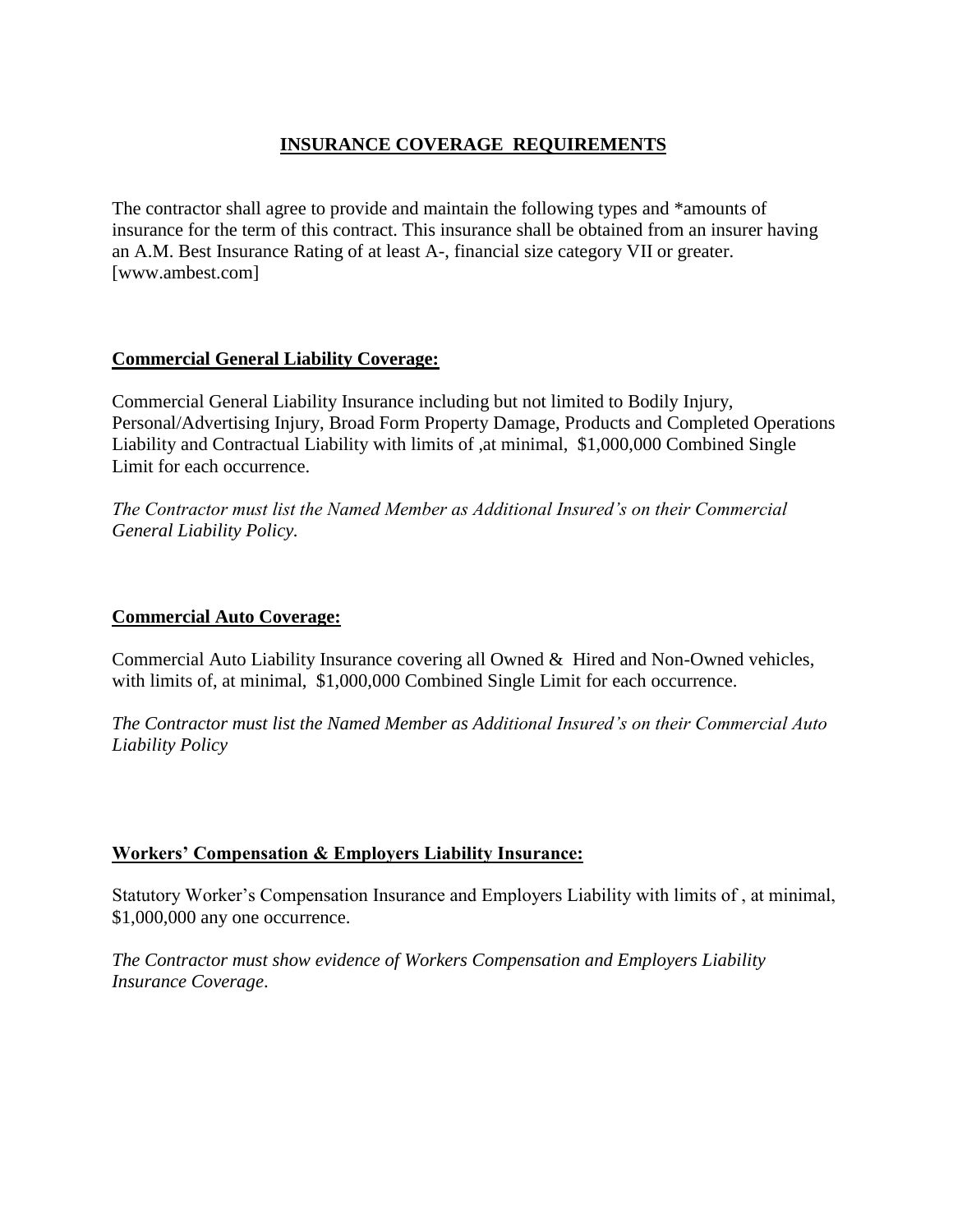### **"Optional" Insurance Coverage Requirements:**

#### **Property Insurance**

All risk property insurance on a full replacement cost basis for all of the Contractor's real and personal property and personal property of others in the Contractor's care custody or control. located on or in any of the Named Members premises.

*The Contractor must show evidence of Property Insurance Coverage*

**Professional Liability Insurance:** (Errors and Omissions Coverage – Typically required from Accountants, lawyers, Architects, Engineers and Surveyors)

Professional Liability Insurance Coverage for \$1,000,000 Each Occurrence and \$3,000,000 annual aggregate.

*The Contractor must list the Named Member as Additional Insured's on their Professional Liability Policy.*

Note:

Architects & Engineers Professional Liability Depending on the size and scope of your project you may require "project coverage" . This coverage would provide Professional Liability Insurance just for your project. This coverage is very expensive and it is highly likely that the cost would ultimately be passed through to the member.

**Medical Professional Liability Coverage:** (This should be required anytime a Named Member contracts with a medical professional)

Medical Professional Liability Coverage for \$1,000,000 Each Occurrence and \$3,000,000 annual aggregate.

*The Contractor must list the Named Member as Additional Insured's on their Medical Professional Liability Policy.*

**\* Amounts of Insurance required may be higher due to the nature on the contracted labor**

Page 3